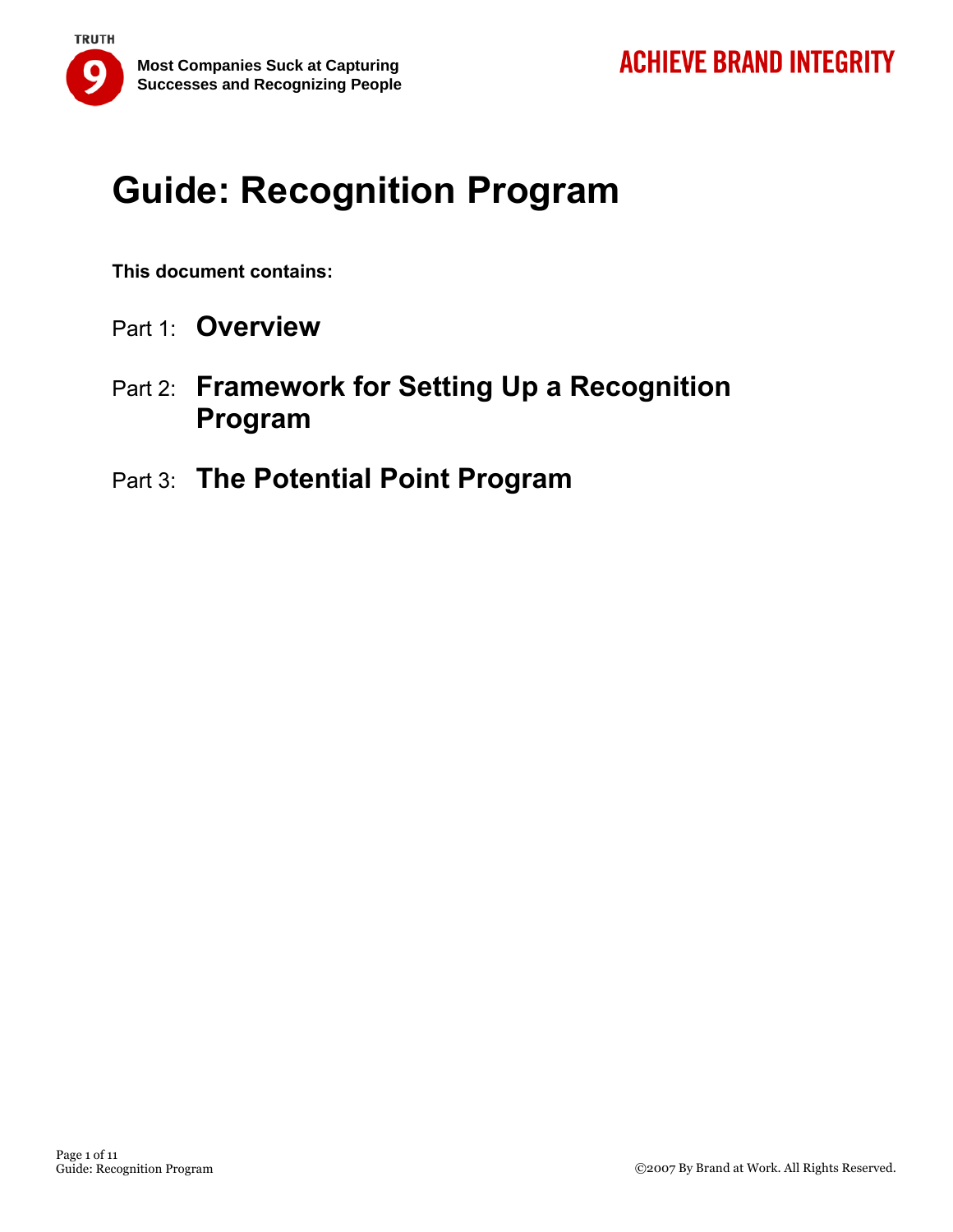

## **ACHIEVE BRAND INTEGRITY**

#### **Consent to Terms**

Your use of the Guide to a Recognition Program ("Guide") is subject to these Terms of Use ("Terms"). Please read them carefully. By using this Guide, you agree to be bound by these Terms. If you do not agree with, or cannot abide by these Terms, please do not make any use of this Guide. These Terms may be modified at any time at our discretion by posting the modified Terms on the Brand Integrity Web site. Use after any posting will constitute your agreement to abide by the modified Terms.

#### **Copyrights**

The content of this Guide is protected by U.S. and international copyright laws. You may not use, reproduce, distribute, transmit, or display any copyrighted material unless it is within the Terms. Derivative works may not be made. You may download, print, and copy the Guide for your personal (including intra-company), non-commercial use only, provided that you include all copyright and other notices contained in the Guide and that you do not modify the Guide. Any other use of the Guide is expressly prohibited.

#### **Disclaimer**

This Guide is provided on an "as is" and "as available" basis, without any warranties of any kind, either express or implied, including warranties of title or implied warranties of merchantability or fitness for a particular purpose. No warranties are made regarding any results that may be obtained from use of the Guide.

#### **Limitation of Liability**

In no event will Gregg Lederman, Brand at Work, or any of its employees or agents be liable for any indirect, consequential, special, incidental, or punitive damages, arising out of the use or inability to use this Guide or any results obtained from the use of this Guide.

#### **Miscellaneous**

These Terms represent the entire understanding of the parties regarding the use of this Guide and supersede any previous documents, correspondence, conversations, or other oral or written understanding related to these Terms. These Terms shall be governed by and construed under the laws of the State of New York without regard to its choice of law, rules, and where applicable, the laws of the United States. To the extent permissible by law, any disputes under these Terms or relating to the Guide shall be litigated in the District Court in and for the District of New York, and you hereby consent to personal jurisdiction and venue in the District of New York. A modification or waiver of a part of these Terms shall not constitute a waiver or modification of any other portion of the Terms. If for any reason any provision of these Terms is found unenforceable, that provision will be enforced to the maximum extent permissible, and the remainder of the Terms will continue in full force and effect.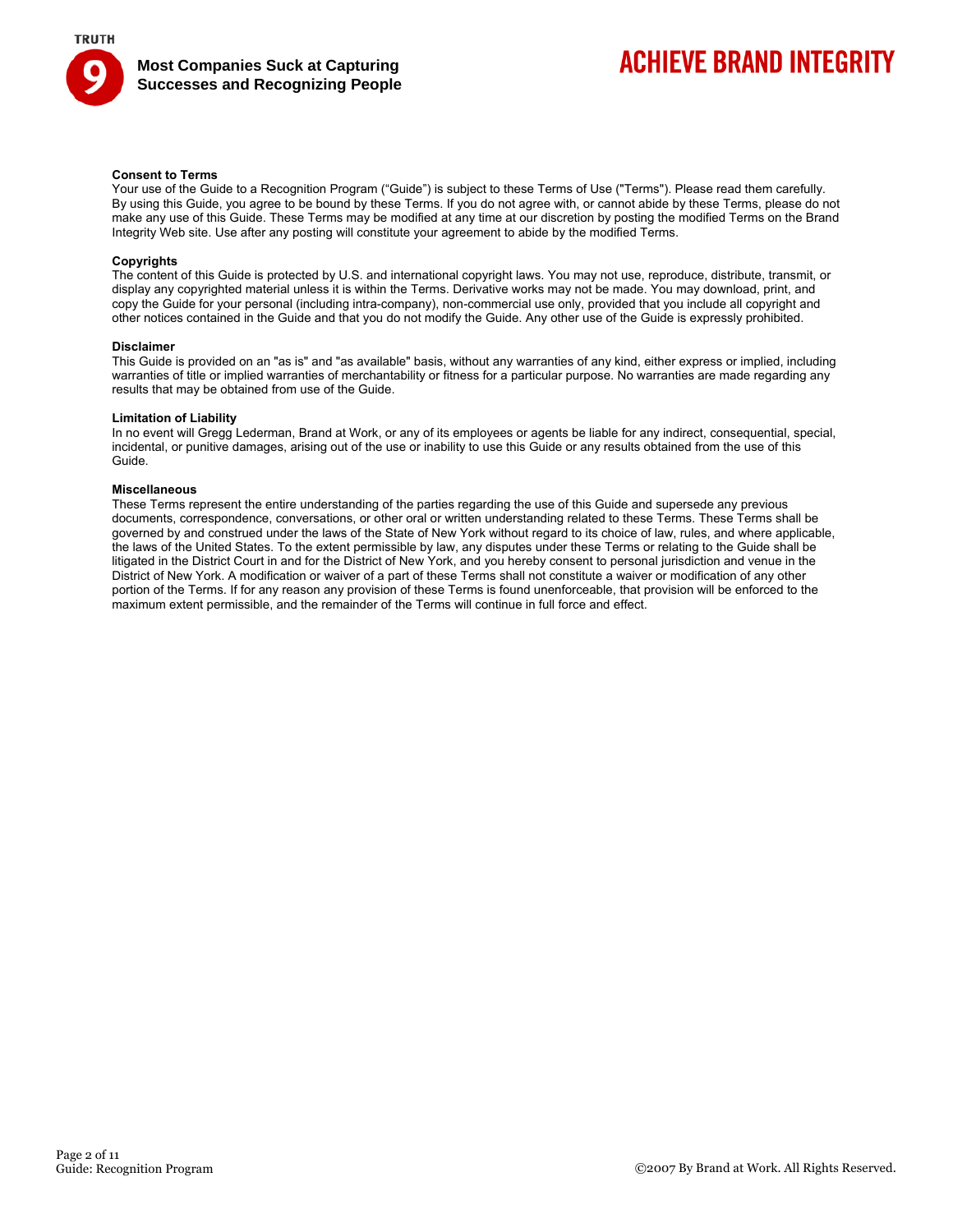

## Part 1: **Overview**

Many companies spend upwards of 50 percent of their revenue on salaries and benefits. Yet these same companies spend more money to optimize their computer network than they do to engage and inspire their people. Implementing the company brand strategy is the end goal. Empowering employees to do the right things and recognizing them when they are doing the right things that drive success are necessities for efficient brand strategy implementation. To achieve the goal, leaders need a recognition program with a sound approach; an approach that enables leaders to:

- 1. Proactively communicate the brand strategy to all employees, enhancing employee understanding.
- 2. Recognize employees who are delivering upon the company brand strategy and hitting key performance goals and objectives.
- 3. Effectively measure and quantify the results of strategy execution. Leaders need reports to guide the strategy execution process and to enhance decision-making.
- 4. Forecast budgets and manage them efficiently based on reported successes.

The purpose of this guide is to provide a framework to consider when setting up an employee recognition program designed to educate employees on the company brand strategy and show appreciation/recognition for employees who do the behaviors and experiences that bring the brand to life. At Brand Integrity, we call this type of program our Achieving Brand Integrity Recognition program. The purpose of the program is twofold:

- 1. To effectively communicate the brand strategy throughout the company, helping all employees to understand what it is and how they can deliver upon it in their day-today roles.
- 2. To proactively recognize individuals who catch others delivering the strategy as well as the individuals who do the behaviors and experiences that bring the strategy to life and lead to business success.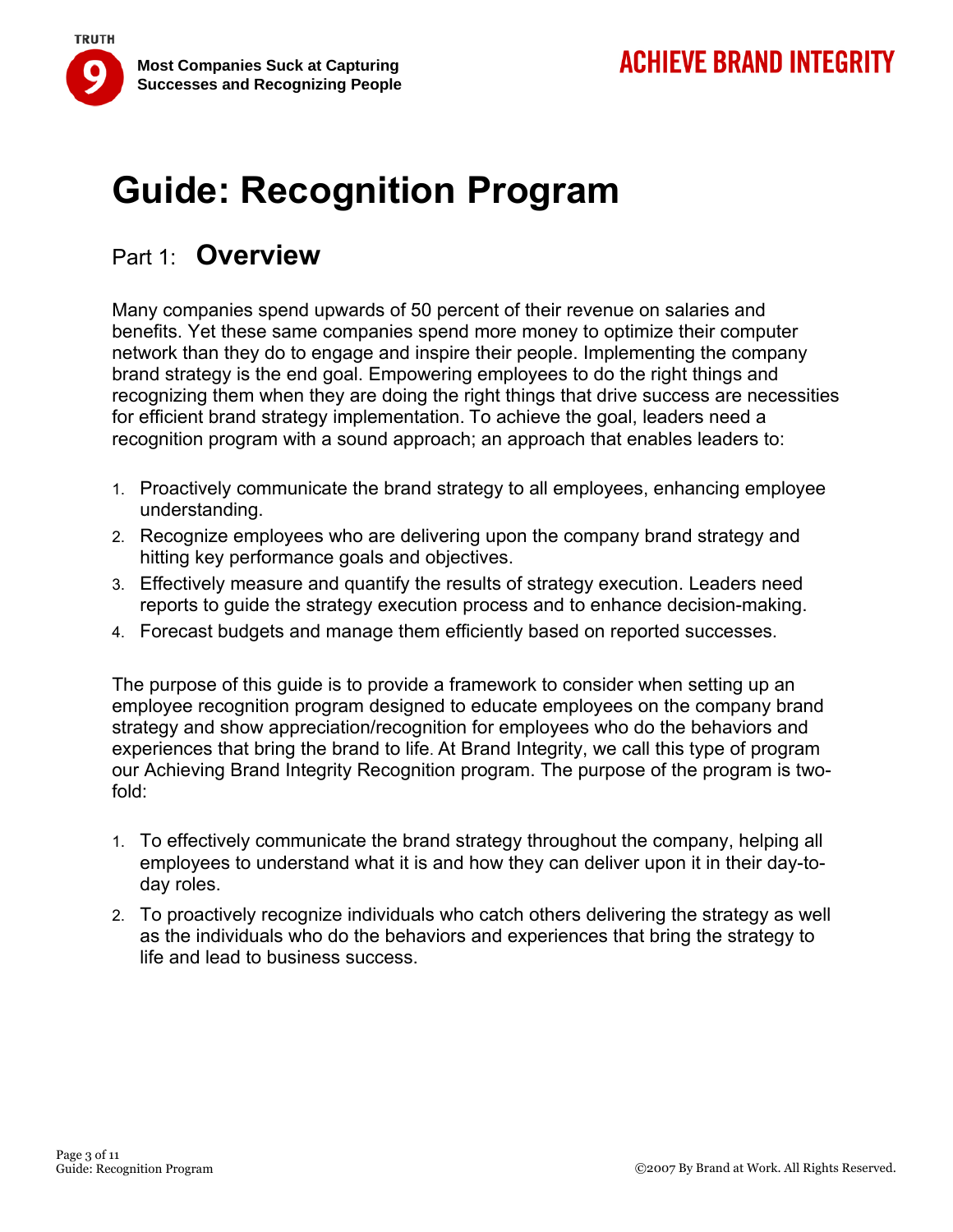

## Part 2: **Framework for Setting Up a Recognition Program**

### **How to set up a program that engages employees and leads to consistent participation**

Make it about the evidence! Recognize the Witness<sup>1</sup> who sees the desired actions being done. Evidence includes behaviors or experiences that an employee does that shows they are Stewards<sup>2</sup> of the brand. Of course, Stewards should also be recognized for living the brand.

There is one barrier to setting up this type of recognition program. You MUST have a brand strategy (or something close to it) that employees can be engaged in delivering. Fortunately, the *Achieve Brand Integrity* book provides you with a variety of tools and guides for building a sustainable brand strategy for your company.

The following steps need to be completed to effectively build and sustain an employee recognition program:

- 1. Clearly define a company Brand Lens that articulates who you are and what you want to be known for. For more information about Building and Operationally Defining a Brand Lens, refer to Truth 6 of *Achieve Brand Integrity* and download the Guide to Building and Operationally Defining a Brand Lens that is available at www.brandintegrity.com/truth6.
- 2. Establish behavioral expectations for each Brand Lens concept. The documented behaviors provide employees with the "how" behind the strategy. They also provide necessary insight into what to look for when recognizing others. Refer to the Guide to Building Brand Competencies and Behaviors available for download at www.brandintegrity.com/truth8.
- 3. Determine Key Performance Indicators (KPIs)<sup>3</sup> that your company is already measuring or would like to begin measuring. KPIs might include measures such as:
	- Sales to new customers
	- Sales to existing customers
	- Customer loyalty
	- Employee satisfaction
	- Productivity improvements
- 4. Create a nomination approach and tools. It is highly recommended that an online, internet-based tool (such as Potential Point, see Appendix) be used for any company over 50 employees as offline approaches can be very difficult to manage and measure effectively. When building the nomination approach make sure to include the following critical success factors:

<sup>&</sup>lt;sup>1</sup> Witness: The employee who sees (witnesses) another employee living the brand and nominates them in the recognition program.

<sup>&</sup>lt;sup>2</sup> Steward: The employee who does a behavior or experience that demonstrates a Brand Lens concept. (The person that is nominated by the Witness.)<br> $\frac{3}{4}$  KDL 42

<sup>3</sup> KPI (Key Performance Indicator): An impact area that your company is already measuring or would like to start measuring that will be indicative of success.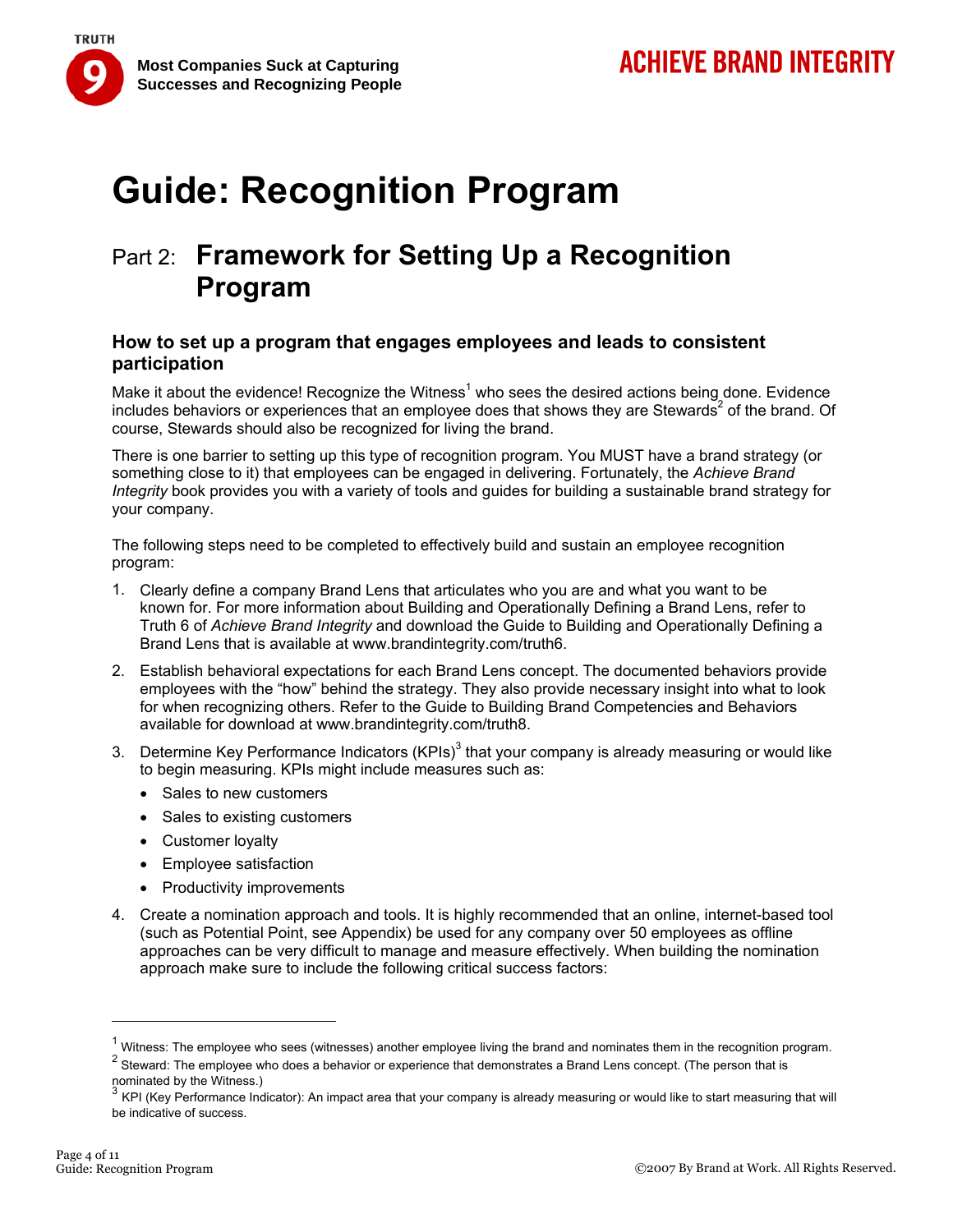- Determine a points-based approach to reward those who are catching others and those being caught in the act of bringing the brand to life. Points should be allocated when a nomination is approved as valid.
- Ensure a fair approval process. It is recommended that approvals for nomination be sent to the Steward's manager.
- Ensure that the Witness receives recognition for seeing the brand in action. In fact, you should recognize the Witness even more than the Steward. It is critical to the success of this type of program to provide an incentive to the Witness.
- Develop certificates or other offline tools that can be displayed by employees to show their participation in the program.
- Communicate and educate people on the **Five Ingredients for a Great Nomination**.

## **Five Ingredients for a Great Nomination!**

- 1. Provide a **good, but brief** description of what happened.
- 2. Include **clear evidence** in the form of a **specific behavior** performed by an employee or delivered to another employee or customer.
- 3. **Make it memorable**. Title it like a newspaper headline.
- 4. Provide a clear link to **at least one Brand Lens concept**.
- 5. Connect it to a **Key Performance Indicator.**

### **How to develop program communications that create awareness and stimulate participation**

Engaging and direct program communications are a must to ensure employees understand the program and see why it is so important to commit to participation. Three categories of communications should be considered:

- 1. **Pre-launch communications:** These communications typically take place about 1 to 3 weeks prior to launching a program. The most important points to make in this communication include a clear description of the brand strategy, the program itself, and the *how* and *why* regarding participation. The best forms of communication for pre-launch are:
	- Company presentations
	- Emails and memos
	- Letter sent to employee's home
- 2. **Launch communications:** Additional communications a few days prior to launching the program. The purpose of launch communications is to reinforce the brand strategy and to explain how the everyday employee lives the brand. In addition, this communication should explain the program in great detail so that employees know how to participate. Launch communications should build excitement and curiosity about the program. The best way to deliver these communications is to have a full staff meeting (or series of meetings) to show people the program and remind them of the brand strategy.

**ACHIEVE BRAND INTEGRITY**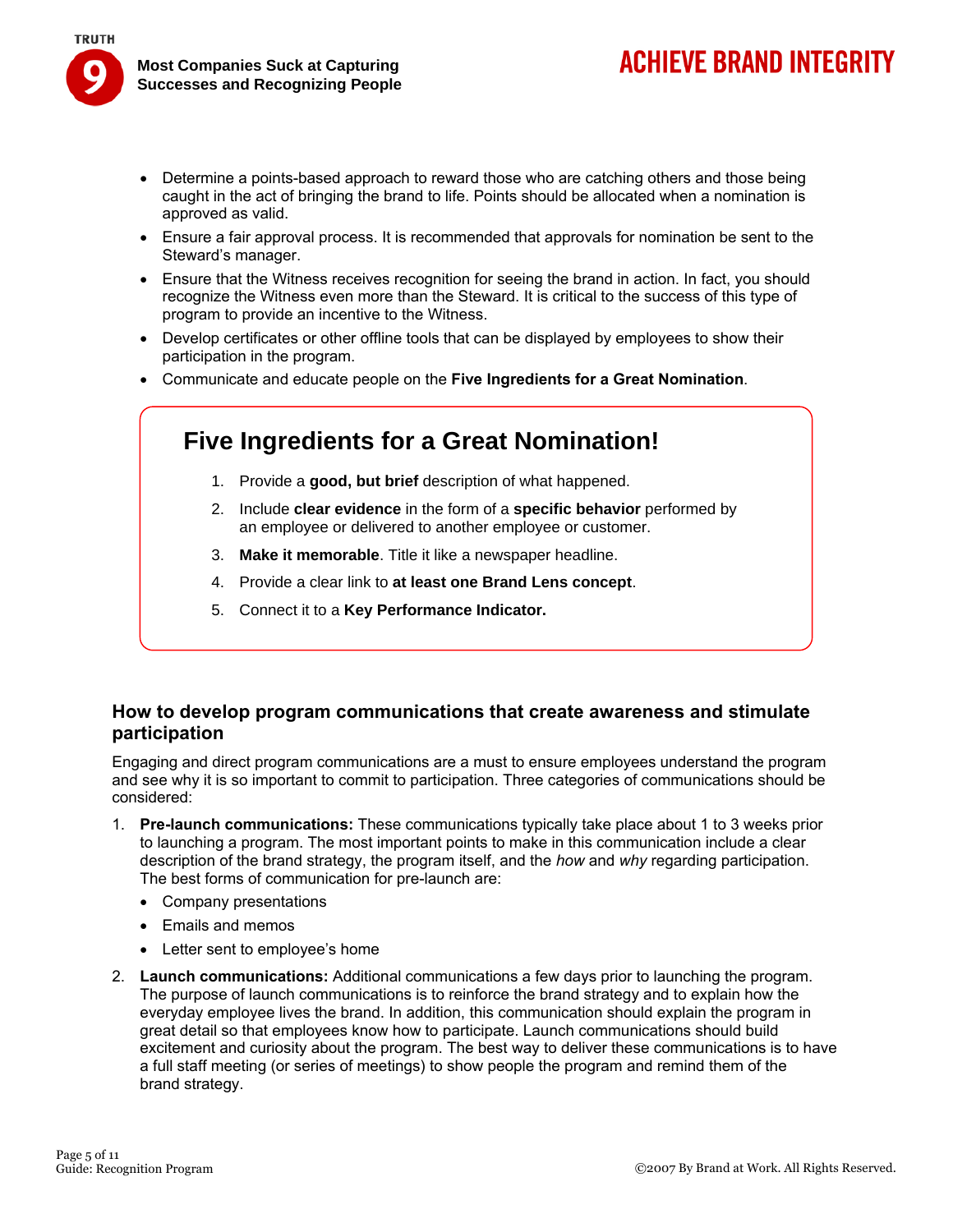

**TRUTH** 

- 3. **Ongoing communications:** Employees want to know how the program is going on a regular basis. Providing recurring updates on the following success criteria will help employees see the results of their collective efforts:
	- Overall department and company-wide participation.
	- Measures showing which Brand Lens concepts are being noticed the most.
	- Company results with respect to the Key Performance Indicators. Employees want to understand how success is measured in the company. Sharing data about how nominations hit on each KPI will help employees be more engaged. They will see a strong connection between what they are doing and how it affects the company's performance.

#### **How to set up a recognition committee to oversee the program, ensuring ongoing success**

While it is every employee's responsibility to participate in a strategy alignment and recognition program, there still needs to be a governing body. Establishing a committee or team to oversee the program will ensure effective implementation of your company's recognition approach.

The first step in designing your company's recognition program should be choosing the members of your Recognition Team. The Recognition Team will help define, coordinate, and manage the recognition program moving forward, ensuring that it is effectively customized and championed at your company.

The members of the Recognition Team should be well-respected employees, with willingness to support and champion recognition in the workplace. It is recommend that you limit your team to a manageable size of 6 to 10 employees total for a small company or 6 to 10 employees per department for a large company. Each member should plan to submit at least two nominations in the first few weeks of the program. Periodic meetings should be scheduled every few months after implementation to assess the program and make mid-course corrections if necessary. Additional process guidelines for choosing your team are below.

- 1. Review your department or company roster.
- 2. Choose 6 to 10 employees for the Recognition Team using the following guidelines:
	- Look for natural "recognizers" who are passionate about the company's success; those who tend to give positive (or constructive) feedback to others in an effort to improve the company as a whole.
	- Focus on diverse people from a variety of backgrounds, geographies, interests, and career levels.
	- Carefully consider including a naysayer. A devil's advocate can prove helpful, but too much negativity can hinder the group's overall progress.
- 3. Among the team members, choose the following roles:
	- **Program Manager:** Responsible for scheduling meetings, communicating to the team, and compiling data (users, emails, department names, etc.).
	- **Program Promoter:** Responsible for championing the program through signage, internal communications, etc. This person (or perhaps multiple people) will help keep the program alive.
	- **Program Champion:** Responsible for overseeing the quality of nominations and being the decisive voice regarding any program rules or guidelines that need to be put into practice.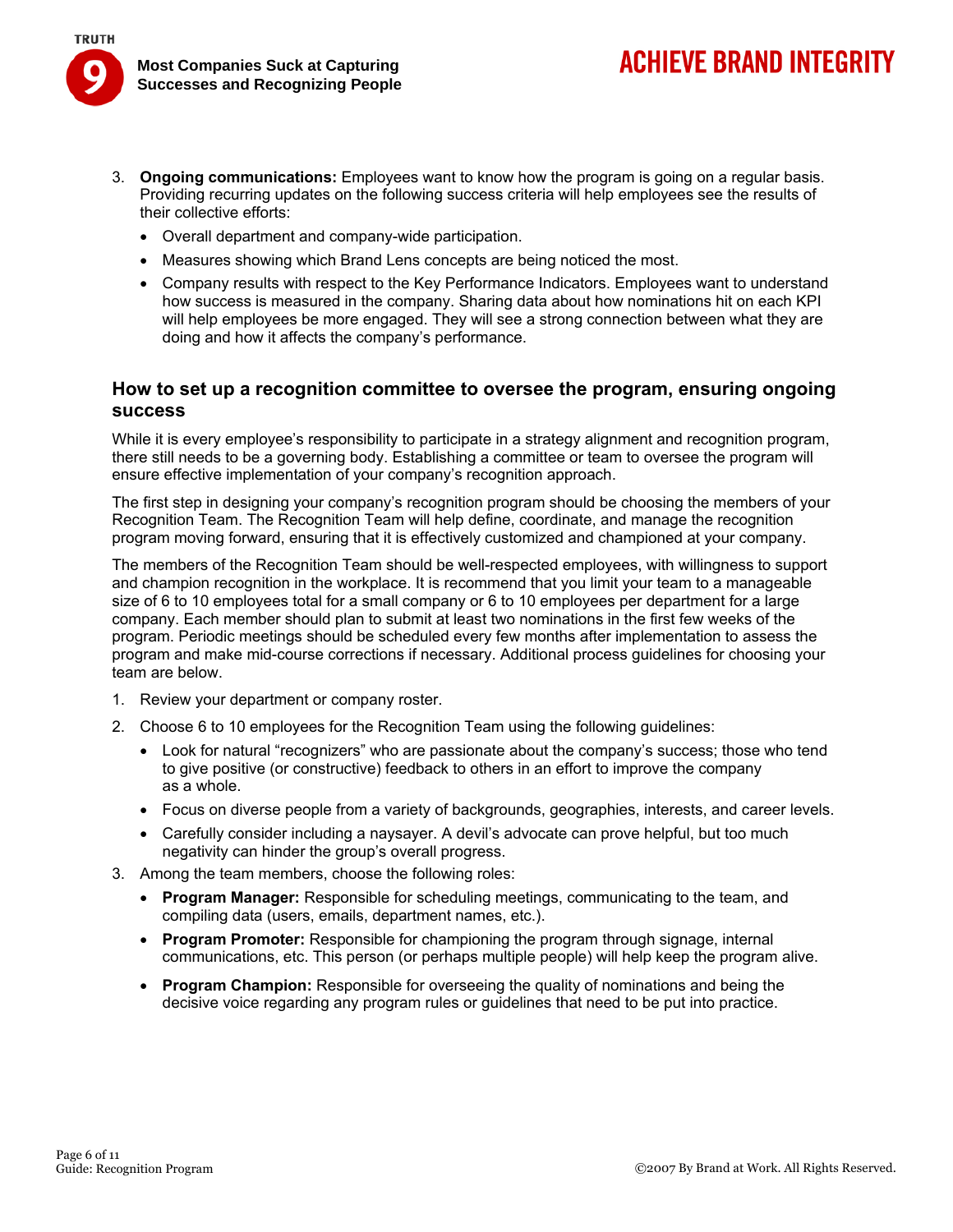

### **Rules and Guidelines**

Every program must have rules that are not to be broken and guidelines that should promote standards to live by.

#### **A few rules to consider**

- 1. No deal-making: Participants cannot make prearranged deals to nominate each other.
- 2. Entire nomination form must be completed for approvals to take place.
- 3. Employees cannot nominate themselves.

#### **A few guidelines to consider**

- 1. Employee can only be approved one time for each on-brand experience delivered.
- 2. Participants can only be nominated one time per month for the same evidence (behavior or experience delivered).
- 3. All "reward" certificates must be proactively displayed in office.

#### **How to budget for success**

Many companies do not have a separate budget set aside for employee recognition. Or, if they do, they typically are not funding a recognition program focused on brand strategy implementation and therefore don't have the ability to tie results to overall company performance. A new approach to budgeting is often required when building your employee recognition program.

For more information about effective ways to budget for your strategy alignment and employee recognition program see pages 201 through 205 in the *Achieve Brand Integrity* book.

Before actual dollar amounts are allocated, company leaders should respond to the following two questions. Doing so will help facilitate the discussion about how to best allocate dollars.

- 1. What percentage of the total employee cost should be set aside to proactively recognize employees for doing the company strategy, leading to company success?
	- Employees are a significant investment. In some companies, payroll costs are the primary investment. So, if your company is going to spend \$50,000 to employ a person (assuming costs for taxes and benefits are factored in), doesn't it make sense to allocate 1 to 2 percent to educate them on your brand strategy and positively recognize them when they are doing good work that leads to profitable results?
- 2. What dollar amount per employee seems reasonable to invest in recognizing and reinforcing the right behaviors and results? Using the example of a \$50,000 employee, an investment of between \$500 and \$1,000 per employee would be allocated. This investment should be considered at the time of hiring.

Think about how meaningful your program will be when your company is investing between \$500 and \$1,000 per employee to teach them the brand strategy and recognize them when they deliver upon it. Some of your star performers will earn thousands of dollars a year. Average and below average employees will earn much less. If this size of an investment makes company leaders nervous, consider the alternative: a considerably less engaged workforce. Less engaged employees lead to:

- More turnover. In some cases, much more turnover.
- Less employee understanding of how and why they are tasked with certain activities/behaviors at work. This lowers overall performance, leading to lower productivity and less profit.
- Lower employee satisfaction, which leads to lower productivity and less profit.

Employees want to see companies making an investment in them, especially when they are doing the brand strategy and driving key results for the program.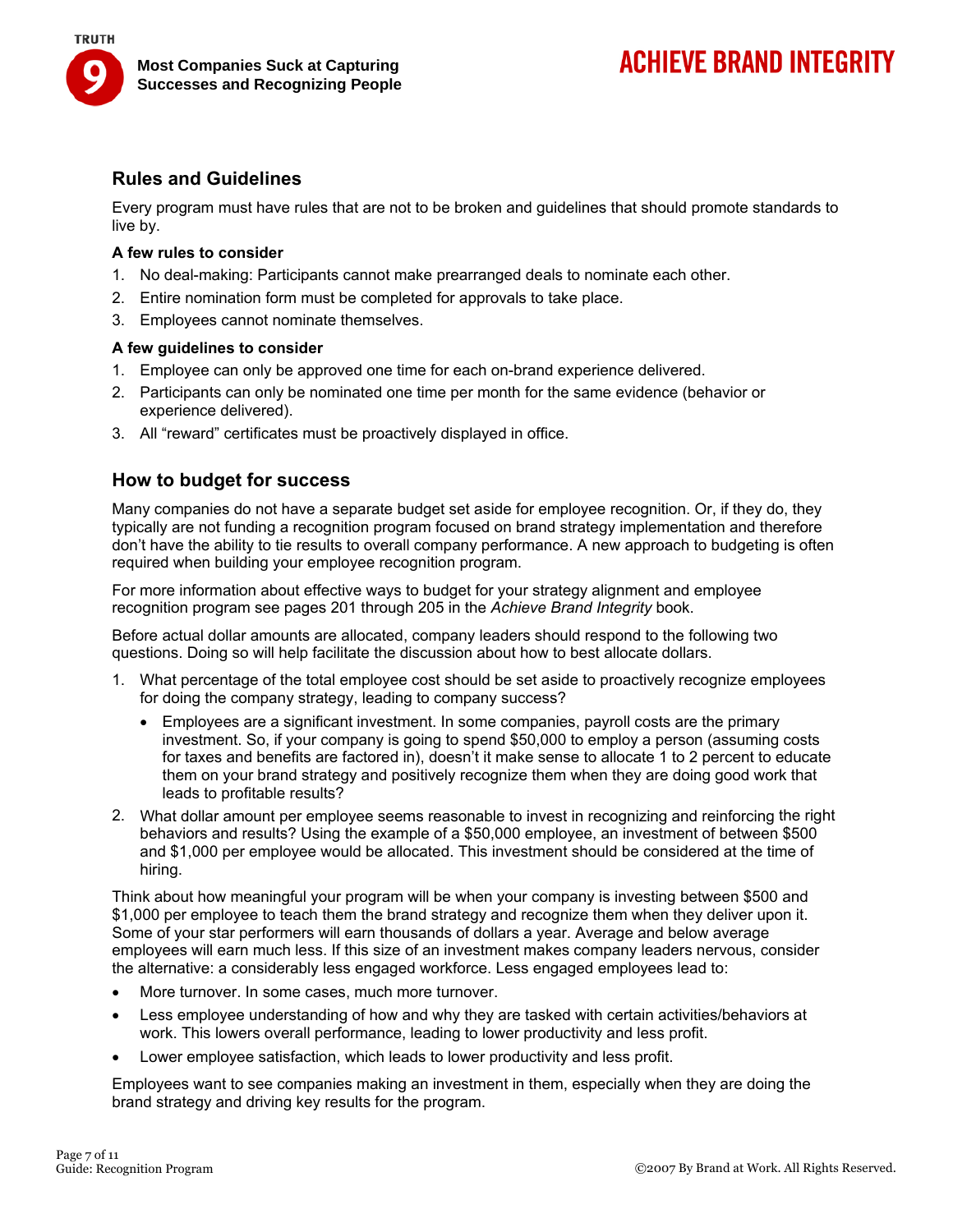

### **Components of a good nomination form**

A good nomination form should include the following 6 components:

- 1. **Name:** The Witness's name and the name of the employee being nominated (Steward).
- 2. **Date:** The date the evidence was captured. Evidence includes any behaviors or experiences that were delivered by the employee being nominated.
- 3. **Brand Lens concept:** A place to check-off or write-in the Brand Lens concept(s) that were most notable. (Suggestion: include a brief description of each concept on the form so that employees are learning your strategy each time they complete a nomination.)
- 4. **Description of the evidence:** A brief, yet very specific, description of the evidence captured. Should include any specific behaviors, resulting experiences, and benefits to the company or its customers.
- 5. **Name for the evidence:** A short "headline" of 2 to 3 words that captures the essence of the nomination.
- 6. **Key Performance Indicator:** A place to check-off one of the Key Performance Indicators that felt the most impact from the employee delivering upon the brand. It is often best to create a scale from N/A to Low, Medium, and High and then allow the Witness to circle the appropriate impact level.

#### **How to choose rewards that are most meaningful and will have the greatest impact for your company**

While both cash and non-cash rewards have a place in the employee compensation mix, it's important to stress that cash can be an ineffective motivator. In most cases, it simply will not energize people to reach beyond their basic job requirements to achieve good results. Trophy-value rewards fill the need that cash cannot buy — the symbol of achievement and success, social acceptance at work, approval for a job well done, and increased self-esteem from recognition throughout the company.

When choosing the types of rewards that are most meaningful for employees in your company carefully consider selection and fair price. Employees want choices and they want to pay market prices. They typically don't want the company to choose a few products deemed desirable for all people. Providing gift cards to places such as Amazon.com or other online retailers or providing catalog sales enables the widest selection. Remember, earning points for merchandise leads to consumable, trophy-value that lasts longer than cash incentives.

### **How to measure results and prove the ongoing value resulting from the program**

Your company's recognition program should pay for itself 10 times over at a minimum. Your recognition committee/team should be responsible for and passionate about uncovering the return on investment to prove success over time. Doing so will enable leaders to comfortably and confidently increase the overall investment per employee.

#### **Key measures to be considered**

- 1. Employee engagement
	- Employee participation data including how many times employees catch others and how many times they are caught delivering upon the brand strategy.
- 2. Brand Lens results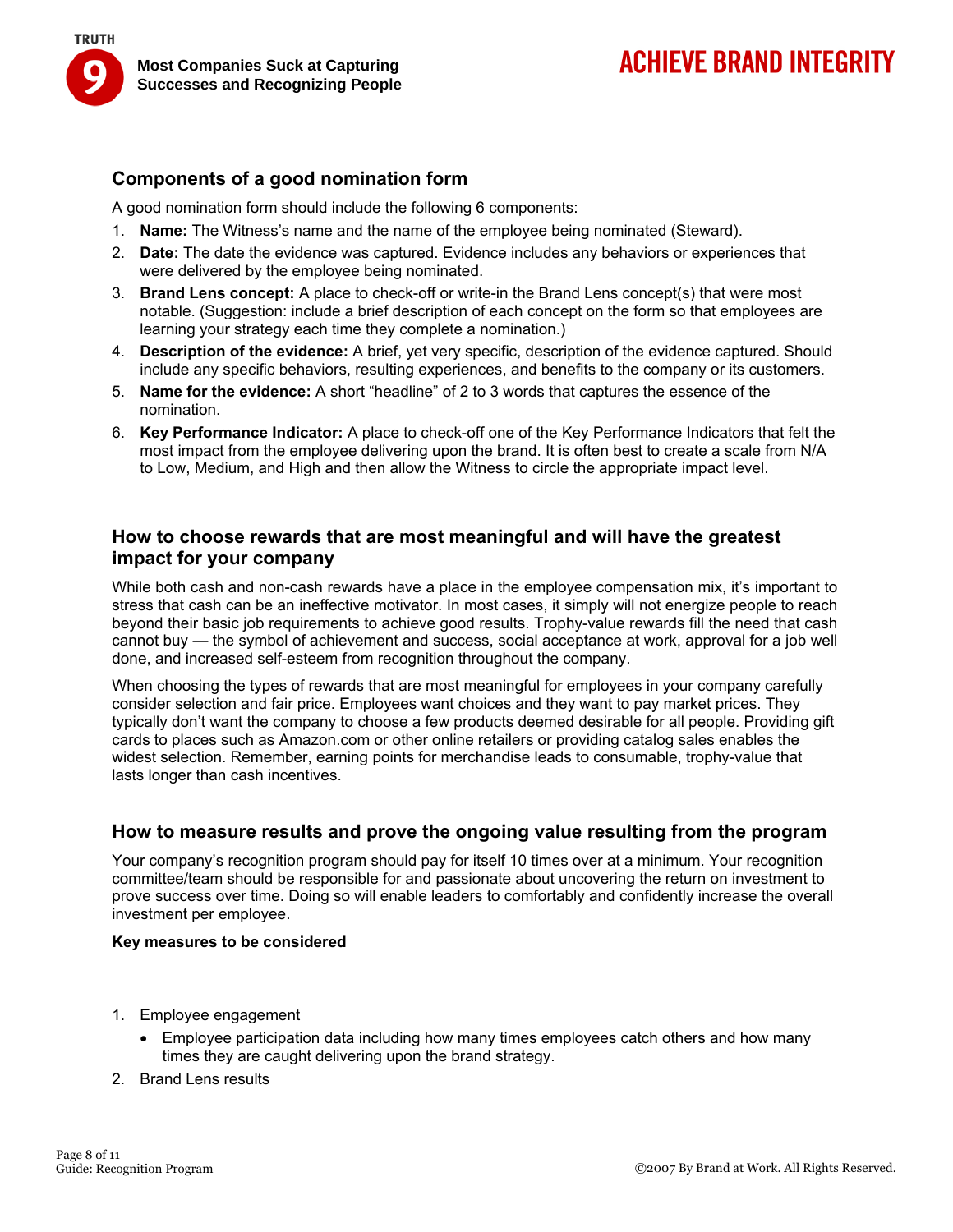# **ACHIEVE BRAND INTEGRITY**

- A good nomination form will include a section for sharing results of achieving the desired brand image. It is important to monitor the total number of nominations for each Brand Lens concept as well as the percentage of times each concept is noted.
- 3. Key Performance Indicators
	- In order to ensure employees are mentally connecting with company results by seeing the relevance to their day-to-day job, it is important to report back on how the program is driving each KPI. Employees should know how efforts are driving sales, productivity, and morale throughout the work culture and building loyalty with employees and customers.

Note: The measures above are important for helping leaders understand optimal campaigns<sup>4</sup> to run to influence and shape employee behaviors while increasing engagement regarding individual and company success.

### **How to train your managers to effectively approve nominations**

It is essential that managers see the opportunity approving nominations provides. When managers see the program as a tool to help them lead powerfully, they will give the recognition program the time and attention needed to ensure the most powerful return on your company's recognition investment.

#### **Topics to cover in training managers**

- 1. **Why the company is focused on recognition:** Managers should hear from the CEO and/or Program Champion on the importance of recognizing employees. As a leader, you should touch on the soft rewards of such a program, but be sure to allocate time to review the effect that simple and specific feedback can have on business results. Results such as:
	- Less turnover. (A U.S. Department of Labor statistic states that the number-one reason people leave their jobs is a lack of appreciation for a job well done.<sup>5</sup> An effective recognition program must have appreciation of employees living the company's strategy at its core.
	- Increased employee understanding of how and why they are tasked with certain activities/behaviors at work. This increases overall performance, leading to higher productivity and more profit.
	- Increased employee satisfaction, which leads to higher productivity and more profit.
- 2. **Benefits of recognition to them as company leaders:** Managers can't be everywhere at once, and they probably have limited time to coach employees on specific behaviors they would like to see happen. A recognition program will:
	- Allow managers to get feedback on what their employees are doing well and capture that success so that it can be repeated by others throughout the company.
	- Help track the Brand Lens concepts and KPIs that are being focused on as well as highlight areas of less focus, which will assist in the diagnosis of potential gaps in performance before they have a negative impact on bottom-line results.
	- Create learning opportunities for all employees involved. A manager, when reviewing specific nominations, can highlight and show appreciation for what was done well and provide feedback and coaching on what a Brand Lens concept or KPI means and the impact it has on the company. Can you think of a more powerful conversation a manager can have with an employee?

<sup>&</sup>lt;sup>4</sup> Campaign: A promotion to encourage employees to do and find others doing certain types of behaviors. Campaigns can be run for any behavior-driven result you want to see more of.<br> $\frac{5}{5}$ 

<sup>5</sup> Tom Rath and Donald O. Clifton, *How Full Is Your Bucket: Positive Strategies for Work and Life* (New York: Gallup Press, 2004).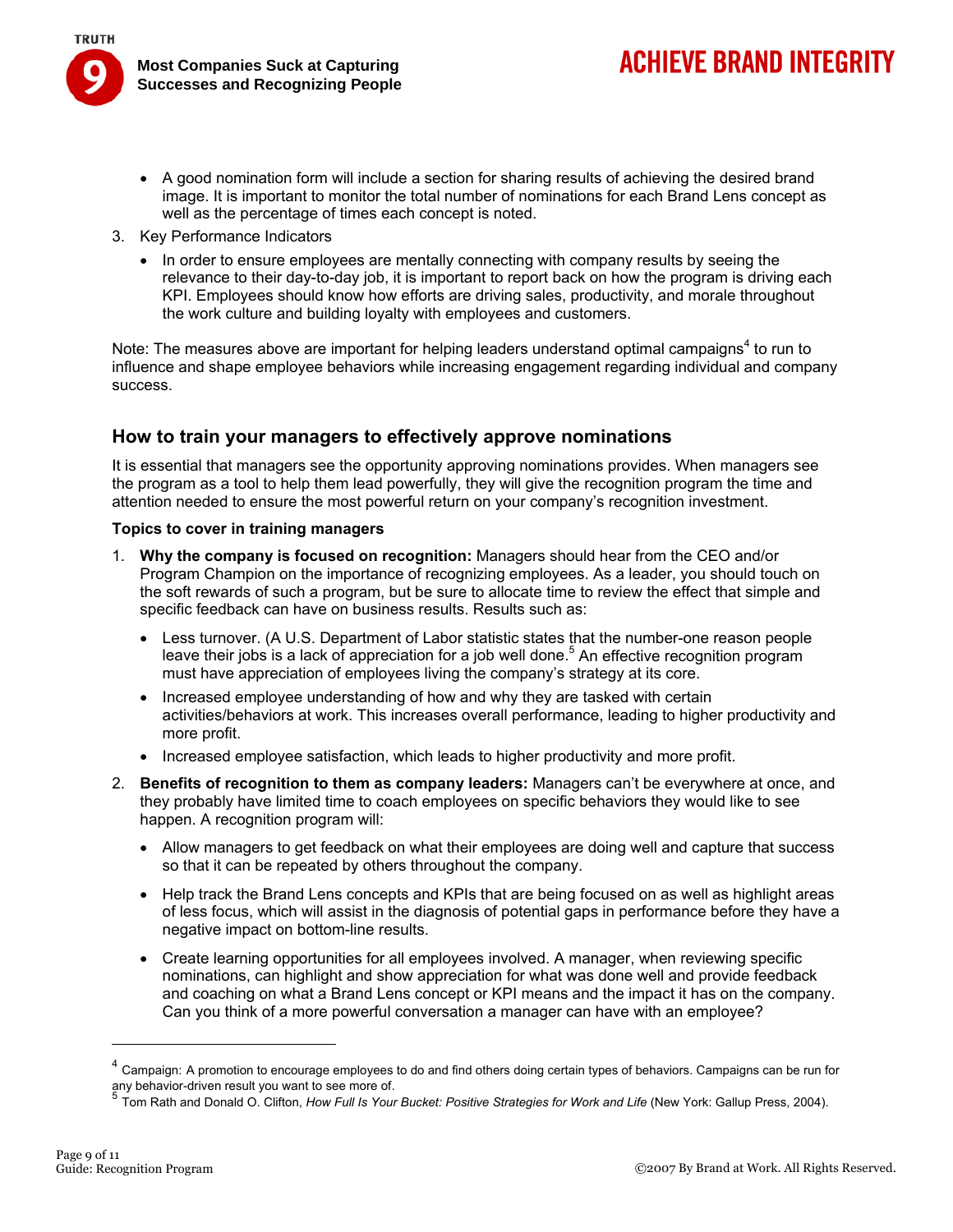

3. **The nomination and approval process:** Review the logistics of a nomination submission and how to give feedback to the Witness on what has been submitted. Managers should feel empowered and encouraged to return nominations that do not meet the Five Ingredients for a Great Nomination, otherwise the process can begin to lose power quickly and the company could lose some of the potential return on investment. Remember the Five Ingredients for a Great Nomination are:

## **Five Ingredients for a Great Nomination!**

- 1. Provide a **good, but brief** description of what happened.
- 2. Include **clear evidence** in the form of a **specific behavior** performed by an employee or delivered to another employee or customer.
- 3. **Make it memorable**. Title it like a newspaper headline.
- 4. Provide a clear link to **at least one Brand Lens concept**.
- 5. Connect it to a **Key Performance Indicator.**

#### **How to run campaigns and celebrate successes**

A campaign is an organized, short-run program where additional recognition and reward is provided. Campaigns are great to run when you want to see more of a specific type of behavior or Key Performance Indicator. During a campaign, employees can earn a greater reward for witnessing the behavior/Key Performance Indicators that the campaign is centered on.

*Tax disclaimer***:** Company leadership should consult with tax advisors to determine optimal ways to handle taxes associated with incentive compensation.

**ACHIEVE BRAND INTEGRITY**